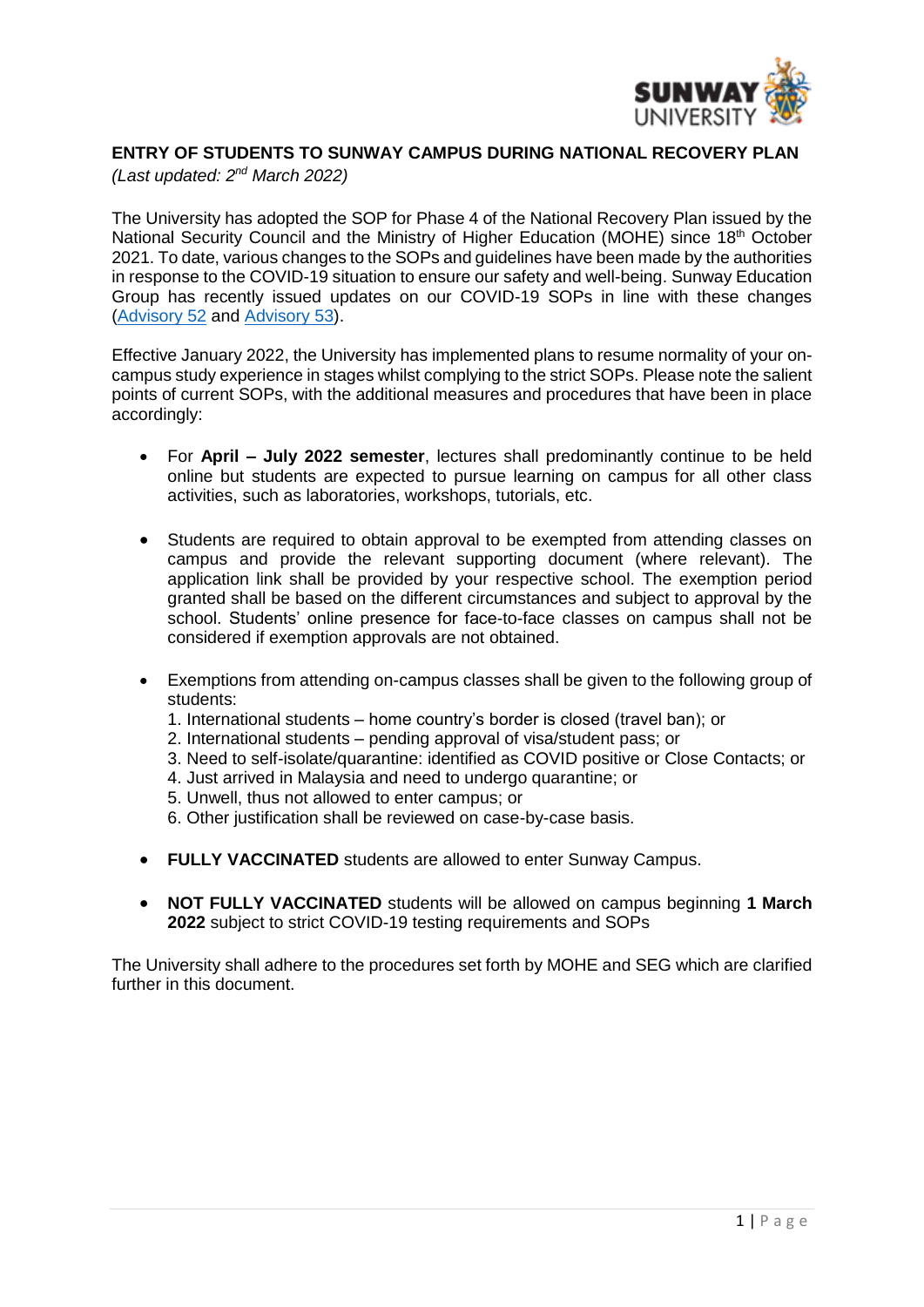

#### **ENTRY FOR THOSE WHO ARE FULLY VACCINATED**

- 1. **FULLY VACCINATED** students are allowed to enter Sunway Campus.
	- a. As stated in SEG Advisory, according to government guidelines, a person is considered fully vaccinated when:
		- i. 14-days have passed from the date of the 2nd dose being administered for vaccines requiring two (2) doses (such as Pfizer, AstraZeneca, Moderna and Sinopharm); or
		- ii. 28-days have passed from the date of the single dose being administered for vaccines requiring only one (1) dose (such as Johnson & Johnson and CanSino).
	- b. Please submit your **FULL VACCINATION CERTIFICATE** to Registry Department via email at [srga-op@sunway.edu.my.](mailto:srga-op@sunway.edu.my) This will not be necessary if you have already submitted your Full Vaccination Certificate. Kindly include the following information in your email to Registry:
		- Full Name (as per NRIC/Passport);
		- NRIC/Passport No.;
		- Sunway Student ID No.; and
		- Programme of Study.

## **ENTRY FOR THOSE WHO ARE NOT FULLY VACCINATED**

2. **NOT FULLY VACCINATED** students will be allowed on campus beginning **1 March 2022** subject to strict COVID-19 testing requirements and SOPs. This encompasses:

| <b>Category 1</b> | Students with a valid medical reason for not being vaccinated                                                                                                                                                                                                                                                               |  |  |
|-------------------|-----------------------------------------------------------------------------------------------------------------------------------------------------------------------------------------------------------------------------------------------------------------------------------------------------------------------------|--|--|
| <b>Category 2</b> | Students who have taken at least one (1) vaccine dose but are<br>unable to complete their vaccination due to adverse reactions to<br>the vaccines                                                                                                                                                                           |  |  |
| Category 3        | Students awaiting their 2nd vaccine dose appointment                                                                                                                                                                                                                                                                        |  |  |
| <b>Category 4</b> | Students required by the Government to get their booster dose<br>before April (or risk losing their "fully vaccinated" status). This<br>mandate applies to:<br>All adults aged 60 and above regardless of initial vaccine<br>i.<br>received; or<br>All adults aged 18 and above who received the Sinovac<br>ii.<br>vaccine. |  |  |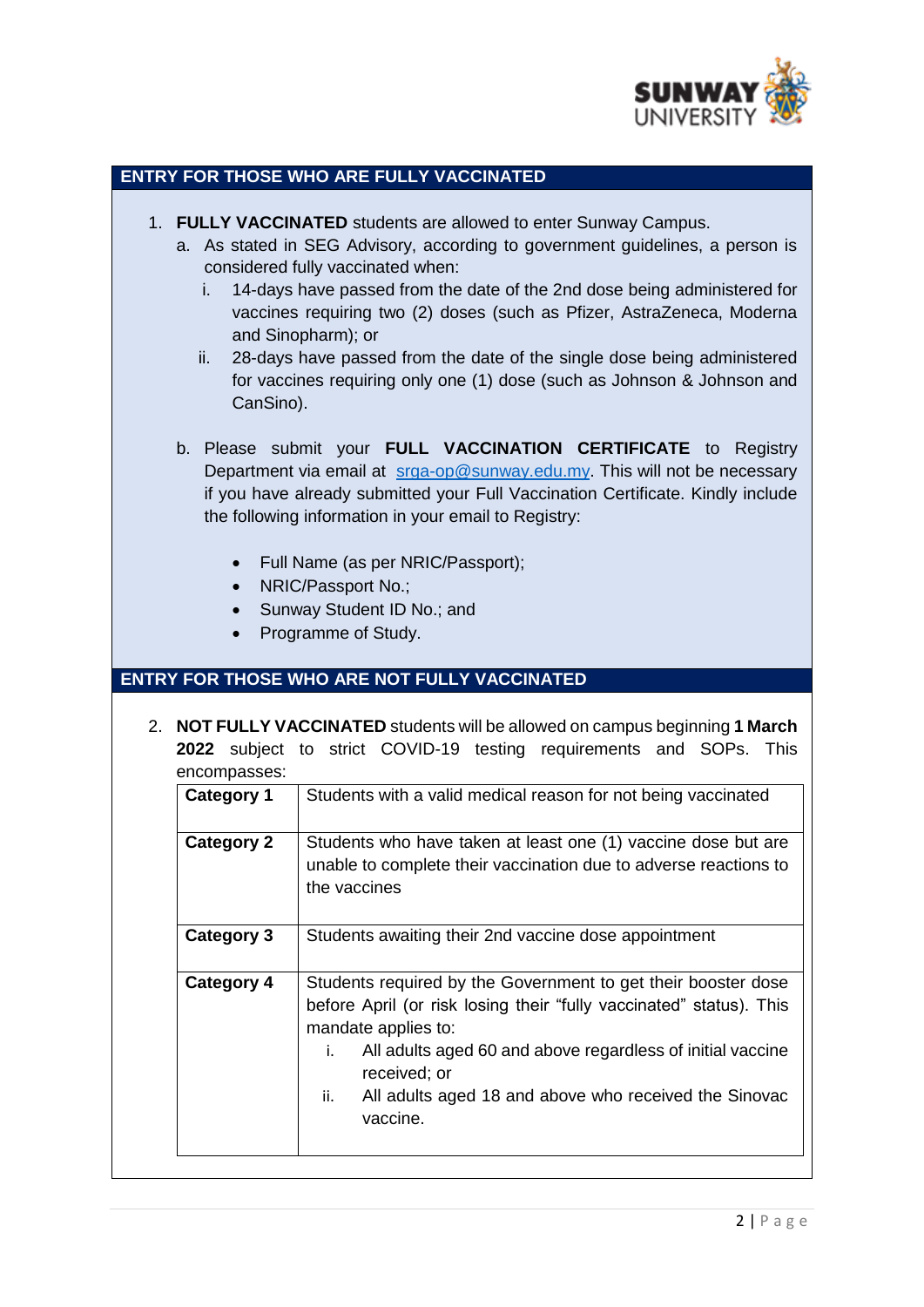

- a. If you are in either one of the above categories, you are required to apply to access campus and subjected to the following procedures:
	- i. **Undergo RT-PCR test** at a recognised medical facility **three (3)** days prior to returning to campus;
	- ii. **Apply to access campus** through e-application form provided by your respective school, and **upload the RT-PCR test result**;
	- iii. Your School shall review and email the **Permission Letter** and **Digital Entry Pass** to your iMail account.
		- The validity period of the first issuance of Digital Entry Pass will be from the intended entry date until the following Wednesday of subsequent week.
	- iv. **Subsequently, perform a self-administered RTK-Antigen test on a weekly basis, i.e. on Wednesdays.** 
		- Label the test kit with the test date and your Student ID, take a picture of the test kit's result, and email the picture to school before the school can issue you a new Digital Entry Pass:
		- **Digital Entry Pass is only valid for 7 days, i.e. from Thursday until Wednesday of the following week;**
		- Please plan and follow this process accordingly to avoid any disruption on your entry;
	- v. **Upon entering campus**: present the **Digital Entry Pass** to the officer on duty at the entry point.
- b. If you have not been vaccinated, you are advised to go to any of the available vaccine administering centres or health facilities near your home which are allowed to provide vaccination against Covid-19.

## **INTERNATIONAL STUDENTS**

- 3. **International students MUST OBTAIN the necessary EMGS documentation (i.e. EMGS Approval Letter and/or E- Visa Approval Letter) in order to attend either the online or physical classes.** Students who have not obtained any of the documents would not be able to attend any classes and should contact the school admin or International Office for further guidance.
	- a. Kindly be informed that the travel bans for ALL countries have been lifted as of 30th December 2021.
	- b. Both New and Existing International students who wish to travel into Malaysia must fill up the *Pre-Arrival Information* available in the EMGS website at the link below: <https://visa.educationmalaysia.gov.my/emgs/application/searchForm/>
	- c. The Ministry of Health has identified several countries with reported omicron variants in the community. Students from these countries are required to adhere to additional protocols pre-departure and during the quarantine.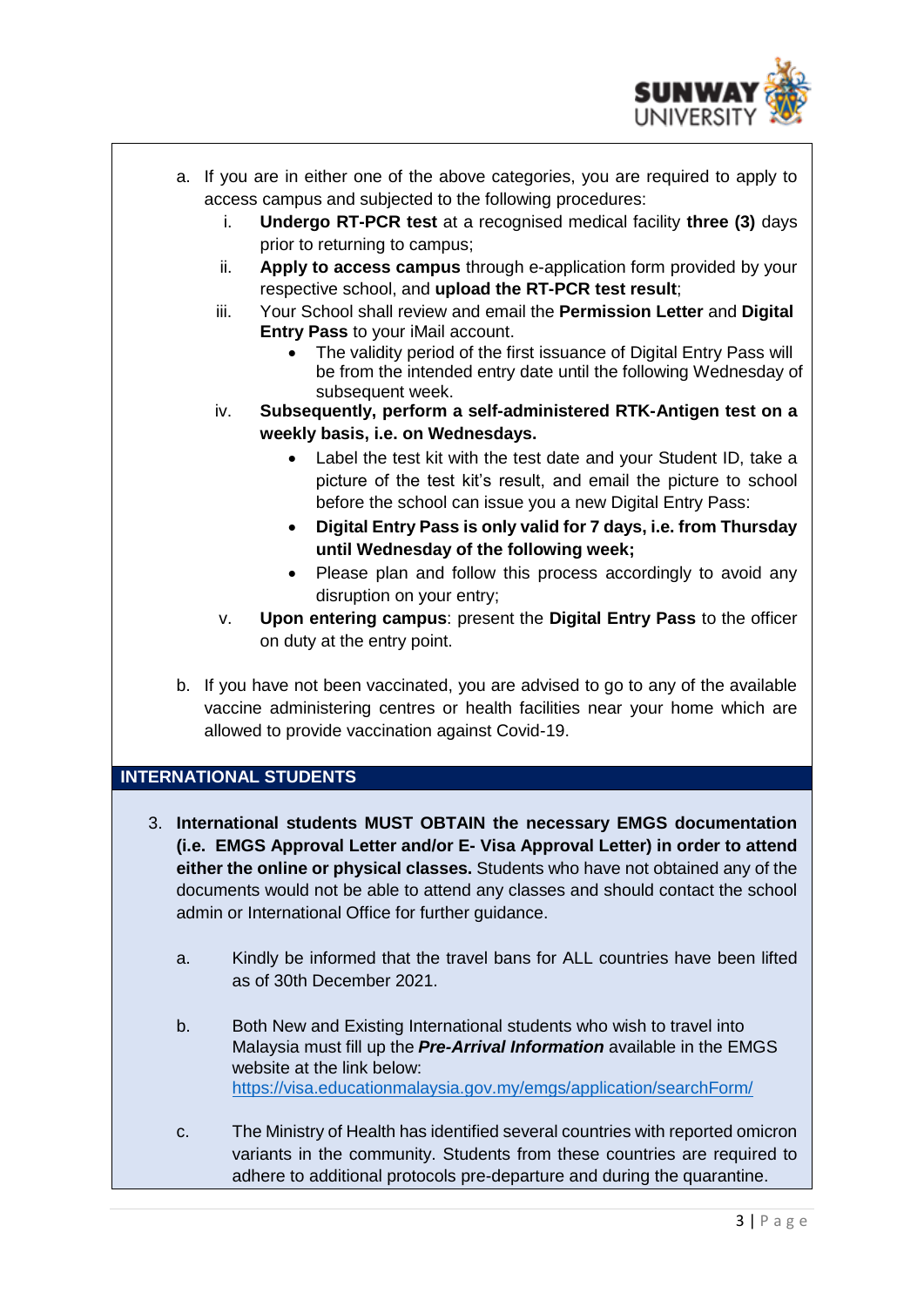

- i. The said countries are: Australia, United States, United Kingdom, Norway, France, Denmark, Canada, Nigeria, India, South Africa, Botswana, Eswatini, Lesotho, Malawi, Mozambique, Namibia, Zimbabwe. For more details please refer here: [https://educationmalaysia.gov.my/news\\_update/update-on-the](https://educationmalaysia.gov.my/news_update/update-on-the-temporary-entry-ban-on-foreigners-from-several-southern-african-countriess/)[temporary-entry-ban-on-foreigners-from-several-southern-african](https://educationmalaysia.gov.my/news_update/update-on-the-temporary-entry-ban-on-foreigners-from-several-southern-african-countriess/)[countriess/](https://educationmalaysia.gov.my/news_update/update-on-the-temporary-entry-ban-on-foreigners-from-several-southern-african-countriess/)
- ii. Students from the United Kingdom would need to take a daily RTK-AG self-test during the quarantine period.
- d. Before travelling to Malaysia, international students must undergo the RT-PCR COVID-19 Screening Test not more than **48 hours** before the flight departs from your respective countries of residence. Please ensure the results are translated to English.
- e. Students will be required to undergo a second RT-PCR COVID-19 Screening Test at the international entry point upon arrival in Malaysia. The third RT-PCR COVID-19 Screening Test will be conducted during the quarantine period at the designation quarantine station. The testing fee will be borne by the student and payments made online via MySafe Travel website<https://safetravel.myeg.com.my/> prior to arrival.
- f. Upon arrival, mandatory quarantine is required for all travellers. Please refer to the table on the next page:

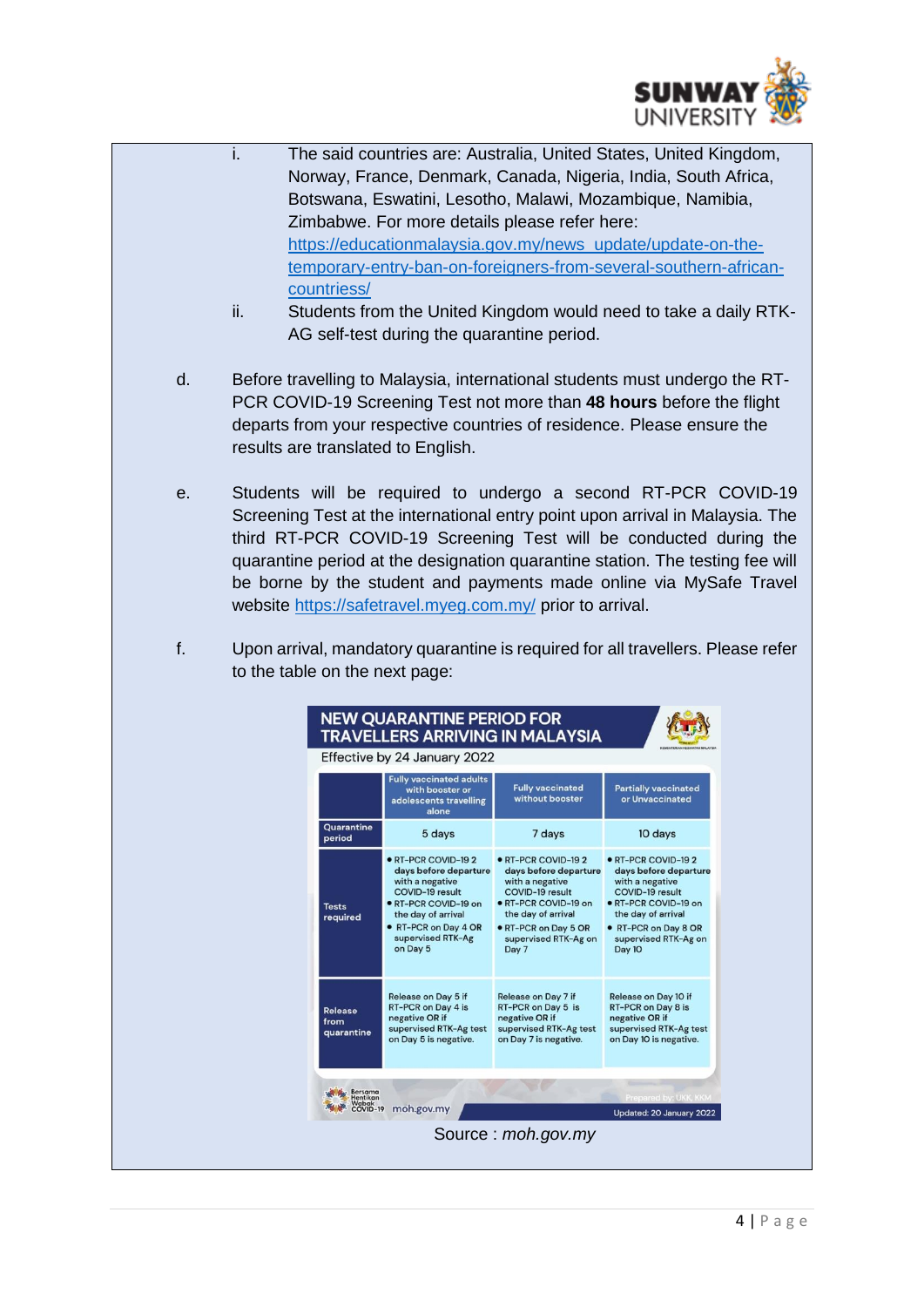



- h. Students are expected to make all arrangements and payments for the quarantine (at quarantine station, usually hotels) and RT-PCR COVID-19 Screening Test via the MySafeTravel website <https://safetravel.myeg.com.my/>
- i. Students may apply for home quarantine (HSO) at least 10 4 days from the arrival date. Please note that the approval for home quarantine is determined by the Ministry of Health Malaysia on a case-to-case basis. Apply for home quarantine at [https://hso.moh.gov.my/outbreak-portal](https://hso.moh.gov.my/outbreak-portal-hqa/index)[hqa/index](https://hso.moh.gov.my/outbreak-portal-hqa/index)
- j. Students will only be allowed to enter SEG Residences once they receive the Release Order (clearance letter) from the health authorities upon the successful completion of the quarantine.
- k. Fully vaccinated travellers are now able to apply for the digital vaccination certificate via the MySejahtera mobile App through the Helpdesk function. The verification process will take approximately 5 working days. Alternatively, students may also request for assistance from the personnel on duty at the airport upon arrival.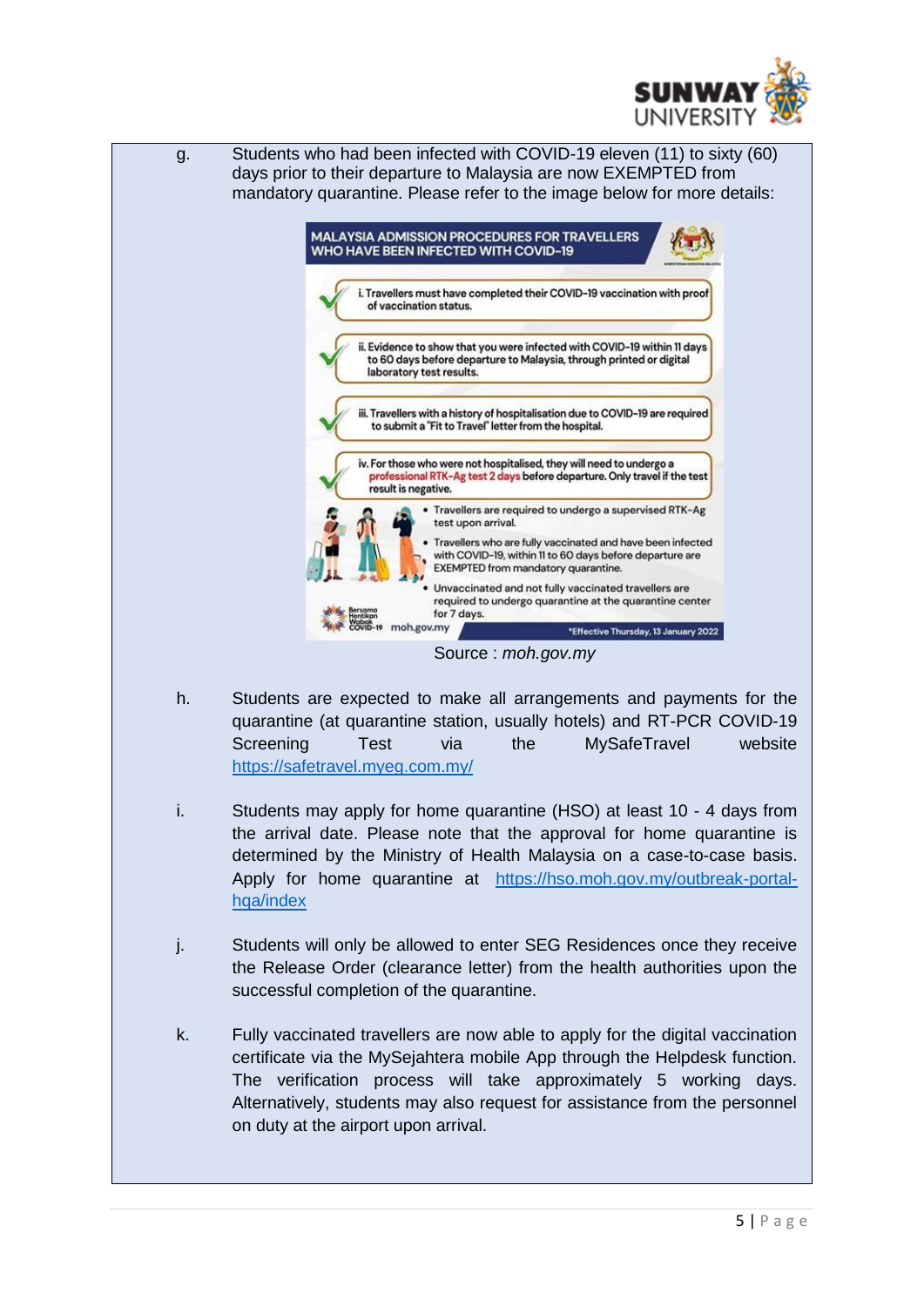

All international students are strongly advised to refer to the following links:

- Important Notice: International Students Returning to Campus <https://international.sunway.edu.my/study-apply/important-notice>
- Traveling to Malaysia: Frequently Asked Questions (FAQ) <https://international.sunway.edu.my/study-apply/FAQ>

For more information, please visit<https://educationmalaysia.gov.my/> or contact the SEG International Office at +6 019 336 2242 or email [info@sunway.edu.my](mailto:info@sunway.edu.my)

# **SOP ON SUNWAY CAMPUS**

- 4. We wish to remind you to be in full compliance with the Standard Operating Procedures (SOPs) that have been put in place to ensure your health and safety when you are on campus:
	- a. At the campus entry checkpoints:
		- i. Scan **MySejahtera;**
		- ii. Present your **MySejahtera Risk Profile** and **Vaccination Status** to security personnel;

(You will only be allowed onto campus if you have been **Fully Vaccinated** and are in the **Low Risk or Non-Symptomatic Casual Contact** category. Your risk profile can be accessed under the 'Profile' tab in the lower right corner of your MySejahtera app)

- iii. If you are **not fully vaccinated and have obtained permission** letter from your respective School, please present the **Digital Entry Pass**
- iv. Scan your **Student ID Card** on the card terminal (If you do not have your Student ID Card, you must manually fill in the provided entry log-book)
- v. Perform **Temperature Screening**;
- b. Wear a mask appropriately at all times;
- c. **Double masking** is **Mandatory** for students attending practical classes/ in closed spaces; and **Strongly Encouraged** in open spaces around campus.
- d. Scan the e-Trace QR code placed at the entrances of each venue;
- e. Consciously aware to physically distance yourself appropriately when in the company of others. Adopt at least one (1) metre distancing from others;
- f. You should only sit in designated seats in classrooms, laboratories, studios, library, learning spaces and stand at marked spots in lifts and in queues;
- g. Use hand sanitiser regularly. Students should adhere to good hygiene and safety practices, which include washing your hands frequently, with no physical contact with others and avoid touching any parts of the face;
- h. Refrain from going out from the campus unless necessary.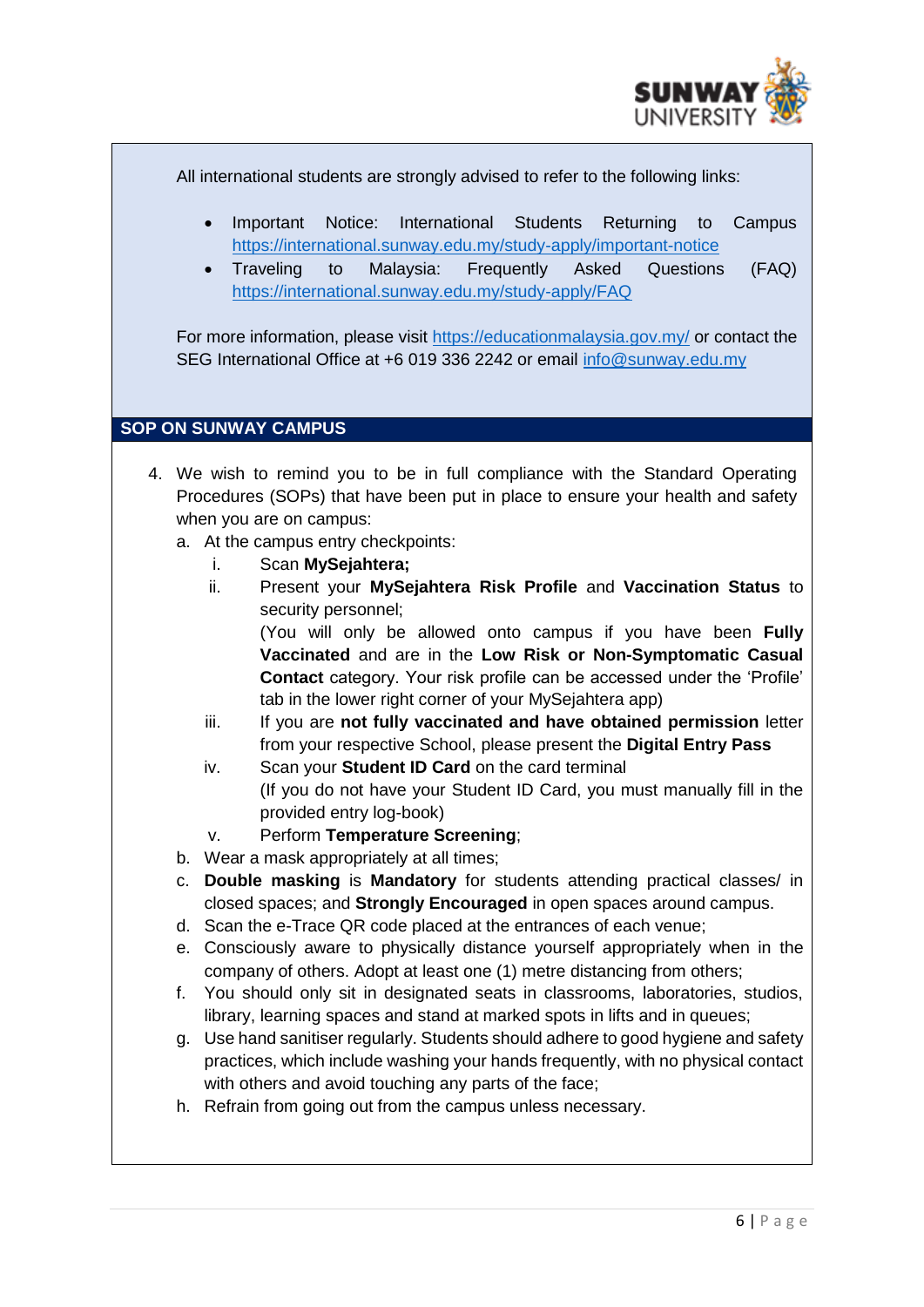

### **SOP FOR STUDENTS WHO ARE UNWELL, IDENTIFIED AS CLOSE CONTACTS OR POSITIVE OF COVID-19**

- 5. Please observe the following SOPs if you are unwell, identified as close contacts of positive of COVID-19:
	- a. If you are unwell, please seek medical treatment from the clinic/hospital. You will not be allowed to enter campus. The doctor shall advice you whether a Covid-19 test is necessary or not. If symptoms persist or worsen, please follow up with clinic/hospital. Please obtain a medical certificate from the clinic/hospital and share with the School/Programme Administrator.
	- b. If you are identified as positive of Covid-19, please immediately contact and notify your School/Programme Administrator. The Ministry of Health quarantine protocols will be applicable, and the Programme Administrator shall get in touch with you to identify your close contacts and the places that you have visited on campus. Rests assured that we shall provide you with the necessary academic, mental health and other essential support during this period. You will be allowed to return to campus once you have fully recovered/MOH gives the all clear. Isolation period for Positive Cases:
		- Received Booster: 7 days
		- Fully Vaccinated: 7 days
		- Incomplete Vaccination or Unvaccinated: 10 days
	- c. If you are identified as Close Contact of a positive Covid-19 patient, please note the SOPs issued by SEG in Advisory 53 as below:

|                                              | <b>Asymptomatic</b>                                                                                                                                                                                                        | <b>Symptomatic</b>                                                                                                                                                    |  |
|----------------------------------------------|----------------------------------------------------------------------------------------------------------------------------------------------------------------------------------------------------------------------------|-----------------------------------------------------------------------------------------------------------------------------------------------------------------------|--|
| <b>Received Booster</b>                      | advised<br>Strongly<br>$\bullet$<br>(unless otherwise) to<br>learn from home.<br>RTK-Antigen (RTK-<br>Ag) self-test on Day<br>& Day 3 (as<br>1.<br>required by MOH)<br>and Day 5 (before<br>the<br>return<br>to<br>campus) | 5 days quarantine.<br>$\bullet$<br>RTK-Ag self-test on<br>$\bullet$<br>Day 5<br>Release from<br>$\bullet$<br>quarantine if<br>negative                                |  |
| <b>Fully Vaccinated</b><br>(without booster) | 5 days quarantine<br>$\bullet$<br>$\bullet$                                                                                                                                                                                | RTK-Ag self-test on Day 5<br>Release from quarantine if negative<br>If you had a COVID-19 infection within the last<br>60 days, there is no requirement to quarantine |  |